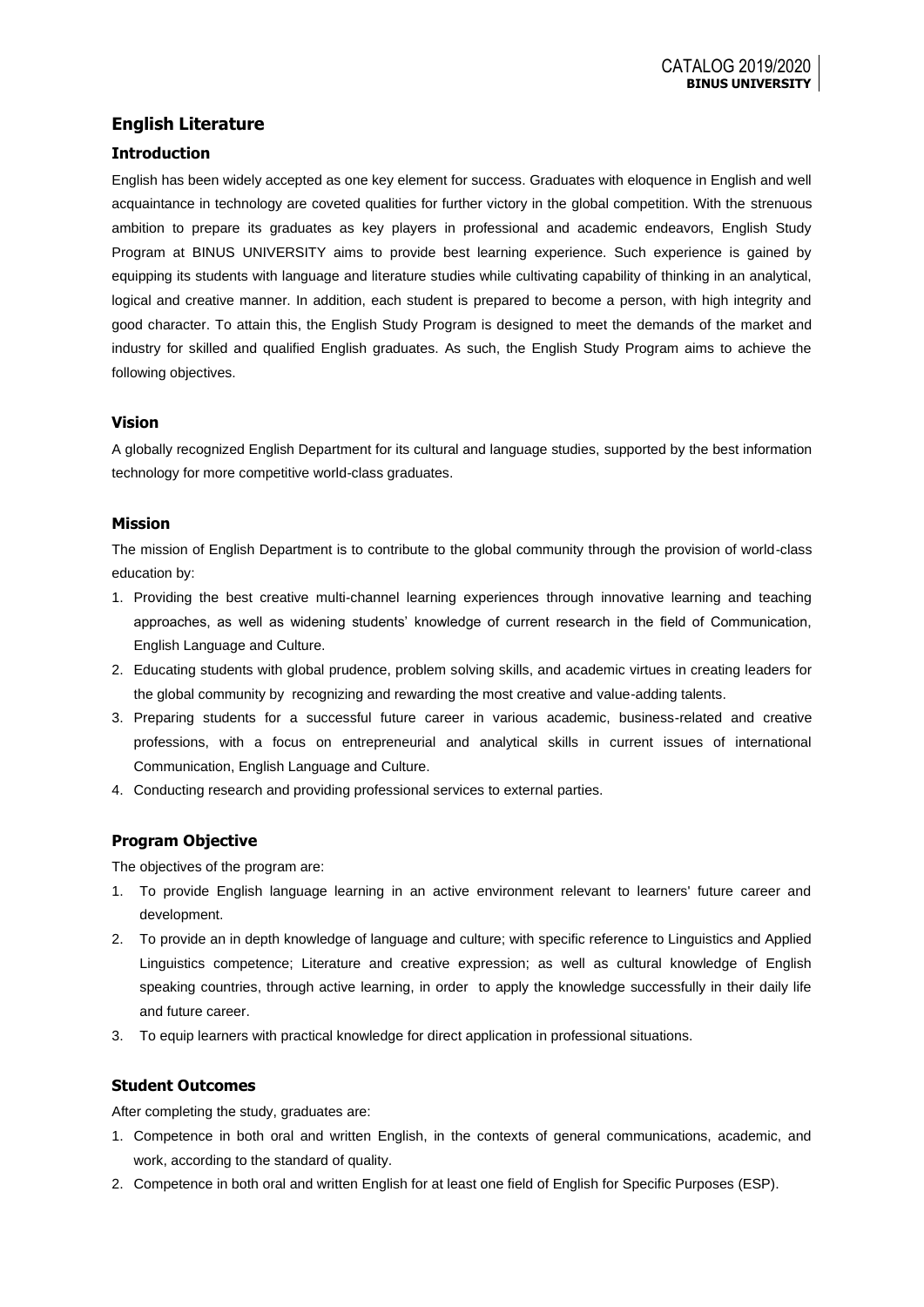- 3. Able to adapt English Speaker culture through written review of literature and culture into mother tongue.
- 4. Able to apply concepts of language in oral and written forms through Literary and Cultural analyses.
- 5. Able to apply linguistic expertise to adapt culture and utilization of knowledge across sciences, into mother tongue and in various forms of text.
- 6. Able to communicate in cross-cultural contexts based on politeness strategies, sensitivity and respect for cultural differences, ethics, and applicable values.
- 7. Able to apply Information Technology and Communication in the contents of language skills, linguistics, literature, culture and society within the contexts of organization*.*
- 8. Able to translate papers in both spoken and written forms in various texts and media.
- 9. Able to produce various creative texts by applying the concepts of language, Literature and Culture.
- 10. Able to apply the concepts of English language and learning aspects of English as a foreign language.
- 11. Able to communicate in oral and written according to concepts of language in a cultured-business context.

### **Prospective Career of the Graduates**

With the above-mentioned skills and knowledge, the English graduate is able to follow a career in:

- 1. Educational sector (language instructor, education planner)
- 2. Translating and interpreting field
- 3. Creative and publishing industries (novelist, copywriter, content writer, travel writer)
- 4. Civil service and Government Departments (e.g. Department of Foreign Affairs; Post and Telecommunications; Department of Commerce; Department of Finance)
- 5. Private sector (Human Resources; Public Relations; Training; Advertising)
- 6. Diplomatic service (Cultural; Education; Public Relations)
- 7. Self-employment: (Entrepreneur in Language school; translation bureau; and hospitality industry)
- 8. Post-graduate studies (S2)
- 9. Media and Journalism

In addition to academic activity, the English Study Program includes small-scale research project. The department also takes an active part in writing articles for the Language and Literature Journal (published twice a year). The research conducted during the English Study Program includes investigation of Language, Literature, Culture, Linguistics, and Teaching.

### **Curriculum**

In order to equip graduates with the above-mentioned skills, the English Study Program curriculum:

- 1. Combines an academic atmosphere with active study so that graduates have a solid knowledge and reliable skills in Language, Literature and Culture.
- 2. Develops the knowledge and skills of the students in a foreign language discipline.
- 3. Develops the attitude and critical reasoning of students.
- 4. Encourages the student to develop an attitude of independent learning which will continue into their professional lives and in their approach to life-long learning.
- 5. Provides students with the knowledge of research techniques so that those who wish to will have the skills to study at post-graduate level.

In line with the above-mentioned skills, the English Study Program is responsive to the requirements of the global workplace. The curriculum of the English Study Program attempts to respond to the needs of industry and business, and as such it is categorized into groups.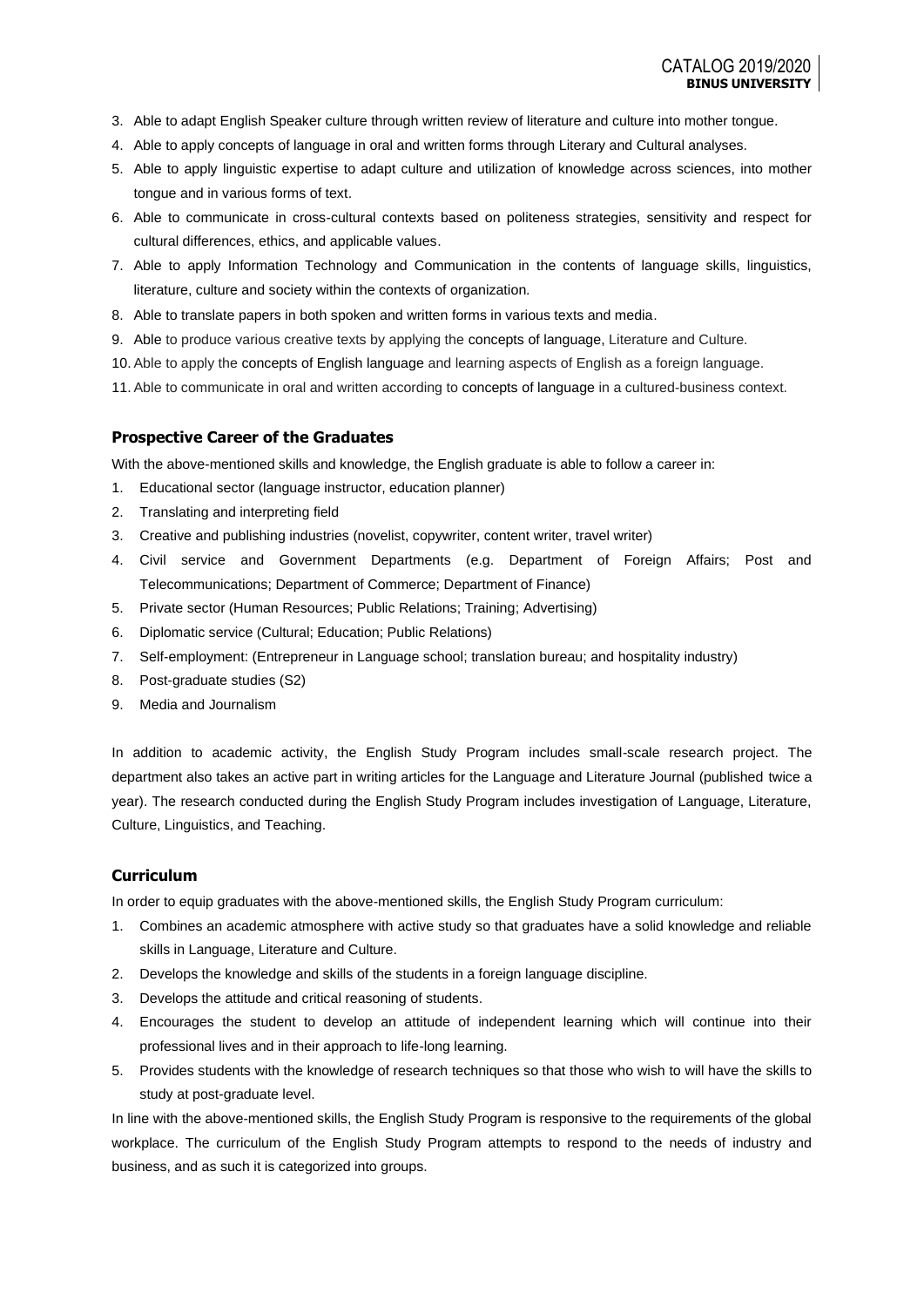### **Core Group**

This group is designed to equip the students with the ability to use English for communication purposes, and consists of grammar, listening, speaking, writing and reading from the basic to advanced level in order that the graduates have sufficient knowledge and skills to enter the world of work.

#### **Character Building Group**

Character Building courses aim to build the character of the students in order that they will be able to interact properly in society and engage well in the workplace. In addition, the courses prepare the students to have the ability to analyze the needs of the market and their preferred profession. The graduates will also be provided with the ability to effectively and efficiently plan and organize their work well.

#### **Stream Group**

The stream group that is often referred to as Professional Enrichment in Language Group comprises four main streams, namely: Translation, Creative Writing and Media, English as Foreign Language Learning, and English for Business Professionals. The students will specialize in one of the streams and will comprise portfolios in preparing for their future in the preferred field of professions. This way the students will not only have the knowledge but also the opportunities to apply that knowledge. This streaming pathway will align with the Internship program, provided for the students to prepare their portfolios.

#### **Elective Group**

This group offers such optional courses as Introduction to Film Studies, Introduction to Indonesian Music and Culture, Broadcasting, Editing, Advertising, Popular Culture, and Public Speaking, which can be taken up separately. It has the purpose to widen the insight and knowledge of the students according to their interest and curiosity in certain knowledge areas as mentioned above. By covering various topics they will have greater opportunity to be able to apply their knowledge in the workplace.

#### **Internship and Research Programs**

As an integral process in the curriculum, students are required to implement their knowledge and skills, through Internship program. The Internship program has been deemed successful in shaping the qualification of the graduates while keeping them grounded to the needs of the wider community.

Foundations of research are provided since the first year of the study and are lead up to more focused and evidence-based small-scale research towards the later years of the study. Final year students are required to write an extensive research-based paper, called *Skripsi*, as final milestone toward the completion of the degree.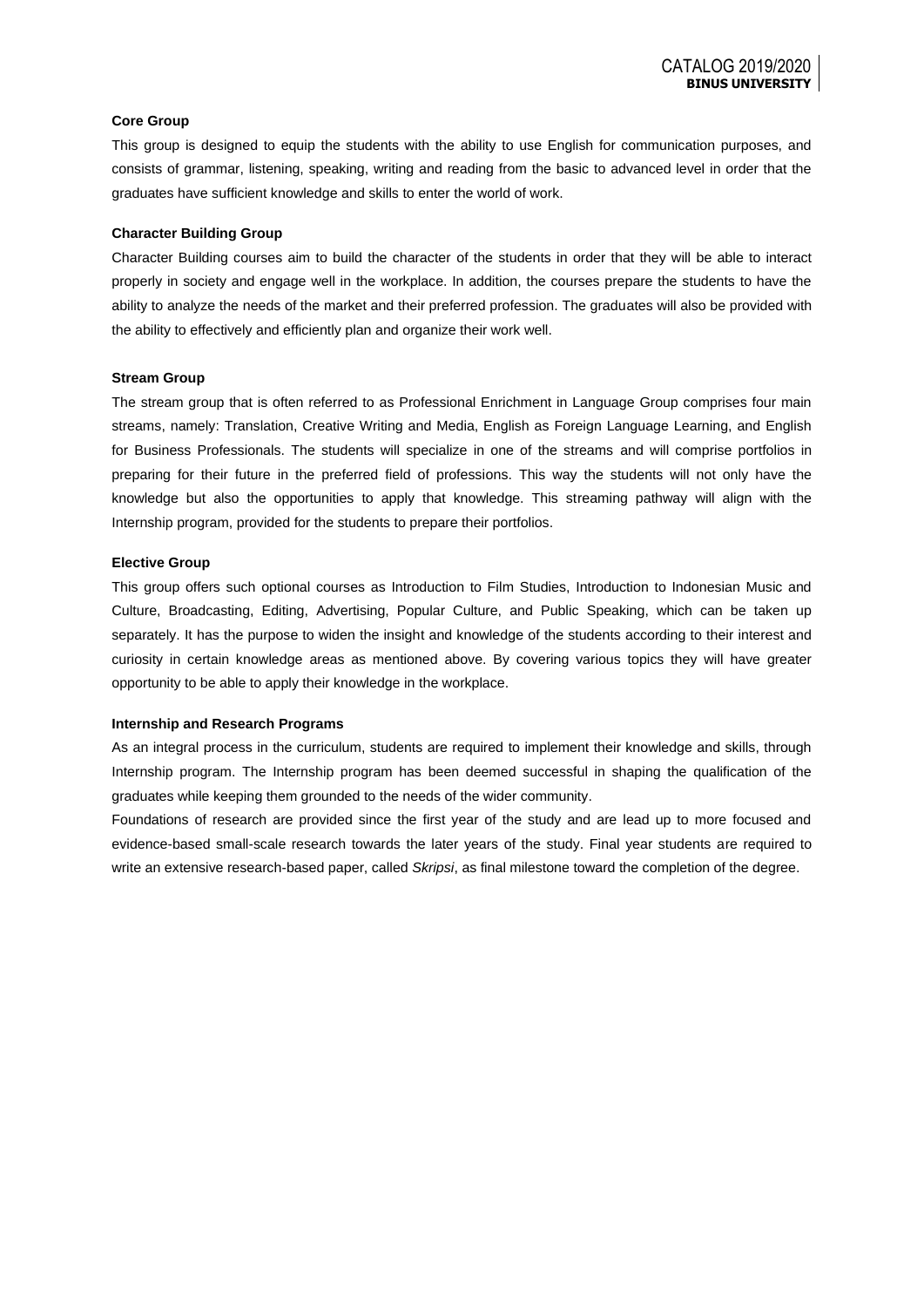## **Course Structure**

| Sem            | Code                                      | <b>Course Name</b>                                                            | <b>SCU</b>          | <b>Total</b> |  |  |  |
|----------------|-------------------------------------------|-------------------------------------------------------------------------------|---------------------|--------------|--|--|--|
|                | CHAR6013                                  | Character Building: Pancasila                                                 | 2                   |              |  |  |  |
| 1              | <b>ENGL6144</b>                           | The Sound of English                                                          | 4                   |              |  |  |  |
|                | <b>ENGL6145</b>                           | Intercultural and Cross-Cultural Communication*                               | 2                   | 20           |  |  |  |
|                | <b>ENGL6143</b>                           | Language in Use I                                                             | 4                   |              |  |  |  |
|                | SOCS6029                                  | Indonesian Language, Culture and Society                                      | 4                   |              |  |  |  |
|                | SOCS6005                                  | Literature and Event: The Nature of Fiction                                   | $\overline{4}$      |              |  |  |  |
|                | <b>CHAR6014</b>                           | Character Building: Kewarganegaraan                                           | 2                   |              |  |  |  |
|                | <b>ENTR6509</b>                           | Entrepreneurship: Ideation                                                    | $\overline{2}$      |              |  |  |  |
|                | <b>ENGL6146</b>                           | Academic Writing 101                                                          | 4                   |              |  |  |  |
| $\overline{2}$ | <b>LANG6061</b>                           | Indonesian                                                                    | 1                   | 21           |  |  |  |
|                | <b>ENGL6147</b>                           | Language in Use II                                                            | 4                   |              |  |  |  |
|                | SOCS6006                                  | Western Culture and Society*                                                  | 4                   |              |  |  |  |
|                | <b>ENGL6149</b>                           | English Syntax                                                                | 4                   |              |  |  |  |
|                | SOCS6015                                  | History of English Language and Literature                                    | $\overline{4}$      |              |  |  |  |
|                | <b>ENGL6150</b>                           | Language in Use III*                                                          | 4                   |              |  |  |  |
|                | SOCS6007                                  | Survey of English Prose, Poetry and Drama                                     | 4                   |              |  |  |  |
| 3              | <b>ENGL7155</b>                           | <b>English Qualification</b>                                                  | 4<br>$\overline{2}$ | 24           |  |  |  |
|                | <b>COMP6201</b>                           | Desktop Publishing                                                            | $\overline{4}$      |              |  |  |  |
|                | <b>ENGL6151</b><br><b>ENTR6510</b>        | Projects in Language, Literature and Culture<br>Entrepreneurship: Prototyping | 2                   |              |  |  |  |
|                | <b>CHAR6015</b>                           | Character Building: Agama                                                     | $\overline{2}$      |              |  |  |  |
|                | SOCS6008                                  | Introduction to Language and Philosophy                                       | 4                   |              |  |  |  |
|                | SOCS6009                                  |                                                                               | 4                   |              |  |  |  |
|                |                                           | Literary Criticism<br>Imagining Me: Interpersonal Communication in the        |                     |              |  |  |  |
|                | SOCS6042                                  | Digital World*                                                                | $\overline{2}$      |              |  |  |  |
|                | <b>ENTR6511</b>                           | Entrepreneurship: Market Validation                                           | $\overline{2}$      |              |  |  |  |
|                | <b>Stream: Translation</b>                |                                                                               |                     |              |  |  |  |
|                | <b>ENGL6153</b>                           | <b>Translating Non-Fiction</b>                                                | 4                   |              |  |  |  |
|                | <b>ENGL8056</b>                           | Editing                                                                       | 2                   |              |  |  |  |
|                | <b>ENGL6152</b>                           | Introduction to Stylistics                                                    | $\overline{2}$      |              |  |  |  |
|                | <b>Stream: Creative Writing and Media</b> |                                                                               |                     |              |  |  |  |
| 4              | <b>ENGL6157</b>                           | Fiction & Non Fiction Writing                                                 | 4                   | 22           |  |  |  |
|                | <b>ENGL6162</b>                           | <b>Travel Writing</b>                                                         | $\overline{2}$      |              |  |  |  |
|                | SOCS6021                                  | Social and Digital Media Writing                                              | $\overline{c}$      |              |  |  |  |
|                |                                           | Stream: English as Foreign Language Learning                                  |                     |              |  |  |  |
|                | <b>EDUC6044</b>                           | Introduction to English Language Learning                                     | 4                   |              |  |  |  |
|                | <b>EDUC8003</b>                           | English for Specific Purposes: Second Language<br>Learning                    | 2                   |              |  |  |  |
|                | <b>EDUC8007</b>                           | Instructional and Media Development in ESL/EFL*                               | $\overline{2}$      |              |  |  |  |
|                |                                           | <b>Stream: English for Business Professionals</b>                             |                     |              |  |  |  |
|                | <b>ENGL6154</b>                           | <b>English for Business Communications</b>                                    | $\overline{4}$      |              |  |  |  |
|                | <b>ENGL6174</b>                           | English in Marketing and Advertising*                                         | $\overline{2}$      |              |  |  |  |
|                | <b>ENGL6169</b>                           | <b>English for Professionals</b>                                              | $\overline{2}$      |              |  |  |  |
| 5              | <b>Enrichment Program I</b>               |                                                                               |                     | 15           |  |  |  |
|                | <b>ENGL6226</b>                           | Language in Society                                                           | 4                   |              |  |  |  |
| 6              | <b>RSCH6009</b>                           | Methods in Language and Social Research                                       | 4                   | 22           |  |  |  |
|                | <b>RSCH6010</b>                           | Seminar on Research                                                           | $\overline{2}$      |              |  |  |  |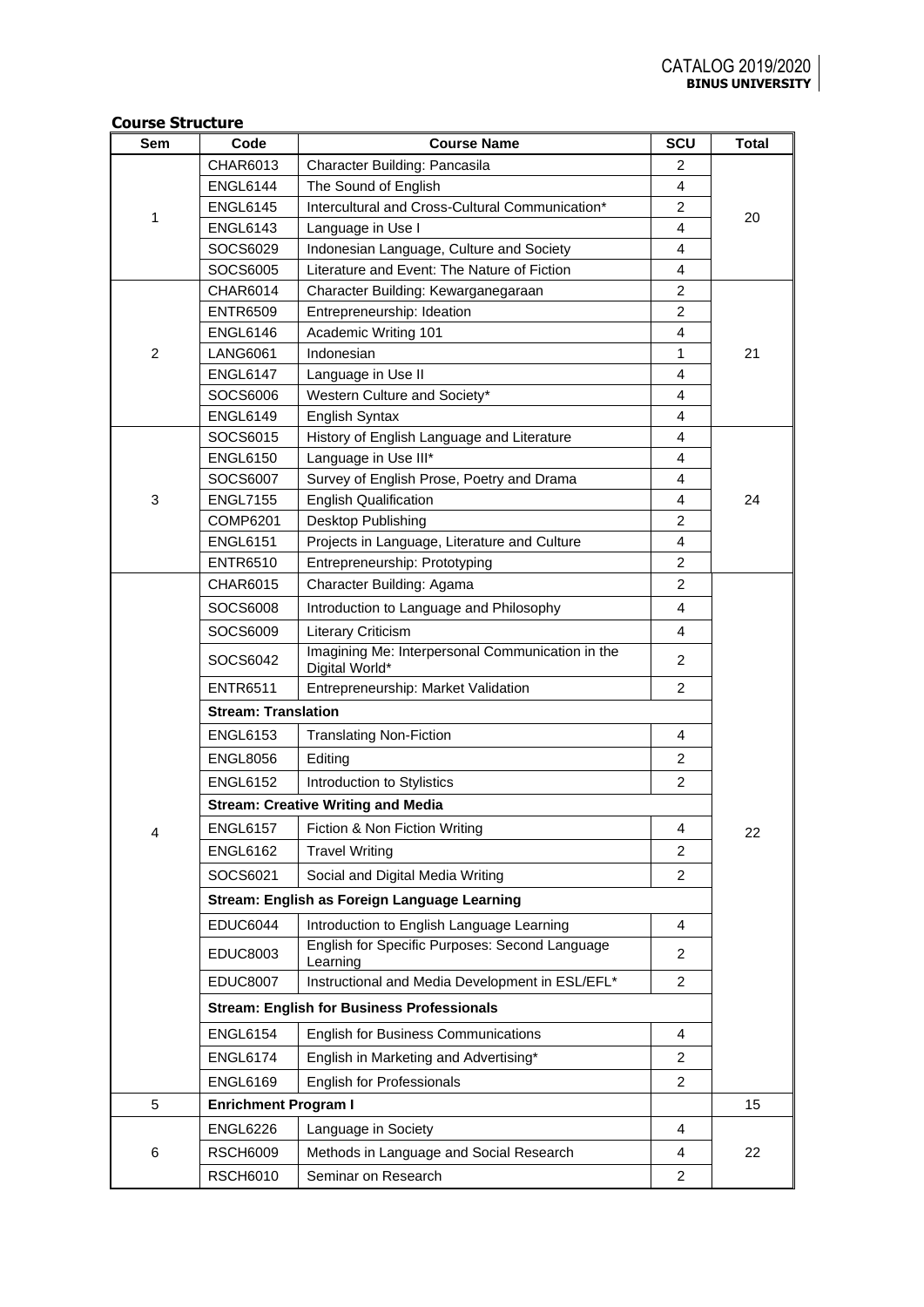| Sem            | Code                                              | <b>Course Name</b>                                | SCU            | <b>Total</b> |  |  |  |
|----------------|---------------------------------------------------|---------------------------------------------------|----------------|--------------|--|--|--|
|                | <b>Stream: Translation</b>                        |                                                   |                |              |  |  |  |
|                | <b>ENGL6156</b>                                   | <b>Translating in Legal Contexts</b>              | $\overline{2}$ |              |  |  |  |
|                | <b>ENGL6161</b>                                   | Translating Fiction*                              | $\overline{2}$ |              |  |  |  |
|                | <b>ENGL6160</b>                                   | Current Issues in Linguistics and Translation     | 4              |              |  |  |  |
|                |                                                   | <b>Stream: Creative Writing and Media</b>         |                |              |  |  |  |
|                | <b>ENGL6170</b>                                   | Performance Writing                               | $\overline{2}$ |              |  |  |  |
|                | <b>ENGL6158</b>                                   | Writing for Children and Young Adults*            | $\overline{2}$ |              |  |  |  |
|                | SOCS6022                                          | <b>Current Issues in Creative Writing</b>         | 4              |              |  |  |  |
|                |                                                   | Stream: English as Foreign Language Learning      |                |              |  |  |  |
|                | <b>EDUC6045</b>                                   | Classroom Communication and Learning              | $\overline{c}$ |              |  |  |  |
|                | <b>ENGL6159</b>                                   | Understanding ESL/EFL Learners                    | $\overline{2}$ |              |  |  |  |
|                | <b>EDUC6002</b>                                   | Current Issues in Foreign Language Learning       | 4              |              |  |  |  |
|                | <b>Stream: English for Business Professionals</b> |                                                   |                |              |  |  |  |
| 6              | MGMT6156                                          | Introduction to Leadership and Management         | $\overline{2}$ | 22           |  |  |  |
|                | <b>MKTG6112</b>                                   | Language Innovations in Marketing and Advertising | $\overline{2}$ |              |  |  |  |
|                | COMM6126                                          | <b>Current Issues in Business Communications</b>  | 4              |              |  |  |  |
|                | <b>Elective Courses List**</b>                    |                                                   |                |              |  |  |  |
|                | <b>ENGL8037</b>                                   | Popular Culture                                   | $\overline{2}$ |              |  |  |  |
|                | <b>ENGL8055</b>                                   | <b>Broadcasting</b>                               | $\overline{c}$ |              |  |  |  |
|                | <b>ENGL8057</b>                                   | Advertising                                       | $\overline{2}$ |              |  |  |  |
|                | <b>ENGL6084</b>                                   | Introduction to Film Studies                      | $\overline{2}$ |              |  |  |  |
|                | SOCS6010                                          | Studies in Modern literature                      | 4              |              |  |  |  |
|                | SOCS6030                                          | Introduction to Pragmatics and Discourse          | $\overline{2}$ |              |  |  |  |
|                | <b>ENGL6087</b>                                   | Introduction to Indonesian Music and Culture      | 2              |              |  |  |  |
|                | <b>ENGL6164</b>                                   | New Media Writing                                 | $\overline{2}$ |              |  |  |  |
|                | <b>EDUC8001</b>                                   | Introduction to Language and Testing              | $\overline{2}$ |              |  |  |  |
|                | <b>EDUC8005</b>                                   | Mobile-Assisted Language Learning                 | $\overline{2}$ |              |  |  |  |
| $\overline{7}$ | Enrichment Program II                             |                                                   |                | 16           |  |  |  |
| 8              | <b>ENGL6011</b>                                   | <b>Thesis</b>                                     | 6              | 6            |  |  |  |
|                | <b>TOTAL CREDIT 146 SCU</b>                       |                                                   |                |              |  |  |  |

 *\*) Global Learning System Course*

*\*\*) Elective Courses: Students choose 4 credits from elective courses list on 6th semester*

# **Enrichment Program I (5th Semester) & Enrichment Program II (7th Semester):**

-) *Student will take one of enrichment program tracks (off campus). See enrichment appendix for the tracks detail.*

| <b>Track</b> | Semester 5   |           |              |              |              | Semester 7 |              |              |           |           |           |     |
|--------------|--------------|-----------|--------------|--------------|--------------|------------|--------------|--------------|-----------|-----------|-----------|-----|
|              | ΙN           | <b>RS</b> | <b>EN</b>    | <b>CD</b>    | <b>SA</b>    | etc        | IN           | <b>RS</b>    | <b>EN</b> | <b>CD</b> | <b>SA</b> | etc |
|              | v            |           |              |              |              |            | $\mathsf{V}$ |              |           |           |           |     |
| ⌒            |              | v         |              |              |              |            | $\mathbf{v}$ |              |           |           |           |     |
| ◠            |              |           | $\mathsf{V}$ |              |              |            | $\mathbf v$  |              |           |           |           |     |
|              |              |           |              | $\mathsf{v}$ |              |            | $\mathbf{v}$ |              |           |           |           |     |
| 5            |              |           |              |              | $\mathsf{V}$ |            | $\mathbf{v}$ |              |           |           |           |     |
| ี            | $\mathbf{v}$ |           |              |              |              |            |              | $\mathbf{v}$ |           |           |           |     |

## **Enrichment Track Scheme**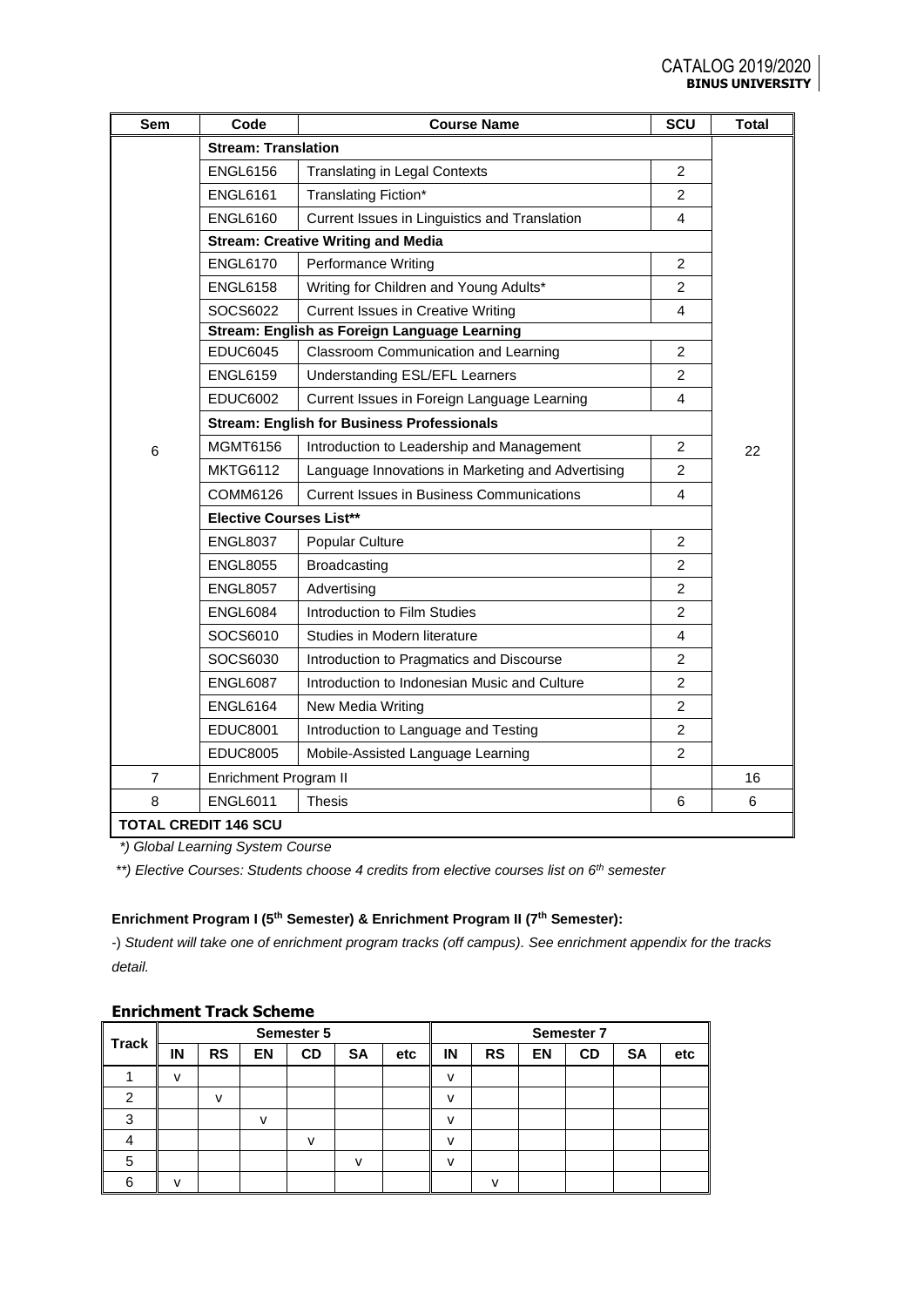|                  |               |              |              | Semester 5   |              |     | Semester 7 |              |              |              |              |     |
|------------------|---------------|--------------|--------------|--------------|--------------|-----|------------|--------------|--------------|--------------|--------------|-----|
| <b>Track</b>     | $\mathsf{IN}$ | <b>RS</b>    | EN           | CD           | SA           | etc | IN         | <b>RS</b>    | EN           | CD           | <b>SA</b>    | etc |
| $\overline{7}$   |               | ${\sf V}$    |              |              |              |     |            | $\mathsf{V}$ |              |              |              |     |
| $\bf 8$          |               |              | $\mathsf{V}$ |              |              |     |            | $\mathsf{V}$ |              |              |              |     |
| $\boldsymbol{9}$ |               |              |              | $\mathsf{v}$ |              |     |            | $\mathsf{v}$ |              |              |              |     |
| 10               |               |              |              |              | $\mathsf{v}$ |     |            | $\mathsf{V}$ |              |              |              |     |
| 11               | $\mathsf{v}$  |              |              |              |              |     |            |              | $\mathsf{V}$ |              |              |     |
| 12               |               | $\mathsf{V}$ |              |              |              |     |            |              | v            |              |              |     |
| 13               |               |              | ${\sf v}$    |              |              |     |            |              | $\mathsf{V}$ |              |              |     |
| 14               |               |              |              | $\mathsf{v}$ |              |     |            |              | v            |              |              |     |
| 15               |               |              |              |              | $\mathsf{V}$ |     |            |              | $\mathsf{v}$ |              |              |     |
| 16               | $\mathsf{v}$  |              |              |              |              |     |            |              |              | $\mathsf{V}$ |              |     |
| 17               |               | $\mathsf{V}$ |              |              |              |     |            |              |              | $\mathsf{V}$ |              |     |
| 18               |               |              | ${\sf v}$    |              |              |     |            |              |              | v            |              |     |
| 19               |               |              |              | $\mathsf{v}$ |              |     |            |              |              | ${\sf V}$    |              |     |
| $20\,$           |               |              |              |              | $\mathsf{V}$ |     |            |              |              | $\mathsf{V}$ |              |     |
| 21               | $\mathsf{v}$  |              |              |              |              |     |            |              |              |              | $\mathsf{V}$ |     |
| 22               |               | $\mathsf{V}$ |              |              |              |     |            |              |              |              | $\mathsf{V}$ |     |
| 23               |               |              | ${\sf v}$    |              |              |     |            |              |              |              | $\mathsf{V}$ |     |
| 24               |               |              |              | ${\sf v}$    |              |     |            |              |              |              | ${\sf V}$    |     |
| 25               |               |              |              |              | $\mathsf{V}$ |     |            |              |              |              | $\mathsf{V}$ |     |

Notes:<br>IN : Internship

RS : Research<br>EN : Entreprene

EN : Entrepreneurship<br>CD : Community Devel

: Community Development

SA : Study Abroad

etc : Study Program Special Purposes

Notes:

Student will take one of enrichment program tracks

# **Enrichment Internship Track**

| Code                         | <b>Course Name</b>                              | <b>SCU</b> | Total |  |  |  |
|------------------------------|-------------------------------------------------|------------|-------|--|--|--|
| <b>Enrichment Program I</b>  |                                                 |            |       |  |  |  |
| <b>ENGL6186</b>              | Internship                                      | 8          |       |  |  |  |
| <b>ENGL6209</b>              | Reflection on Language Performance at Work      | 2          | 15    |  |  |  |
| <b>ENGL6210</b>              | Observation in Language Phenomena in Industries | 2          |       |  |  |  |
| <b>ENGL6211</b>              | Communication Skills in Language and Culture    | 3          |       |  |  |  |
| <b>Enrichment Program II</b> |                                                 |            |       |  |  |  |
| <b>ENGL6212</b>              | <b>Field Work Experience</b>                    | 8          |       |  |  |  |
| <b>ENGL6213</b>              | Reflection on Language Improvement at Work      | 2          | 16    |  |  |  |
| <b>ENGL6214</b>              | Observation in Cultural Phenomena in Industries | 2          |       |  |  |  |
| <b>ENGL6215</b>              | Problem Solving Skills in Language and Culture  | 4          |       |  |  |  |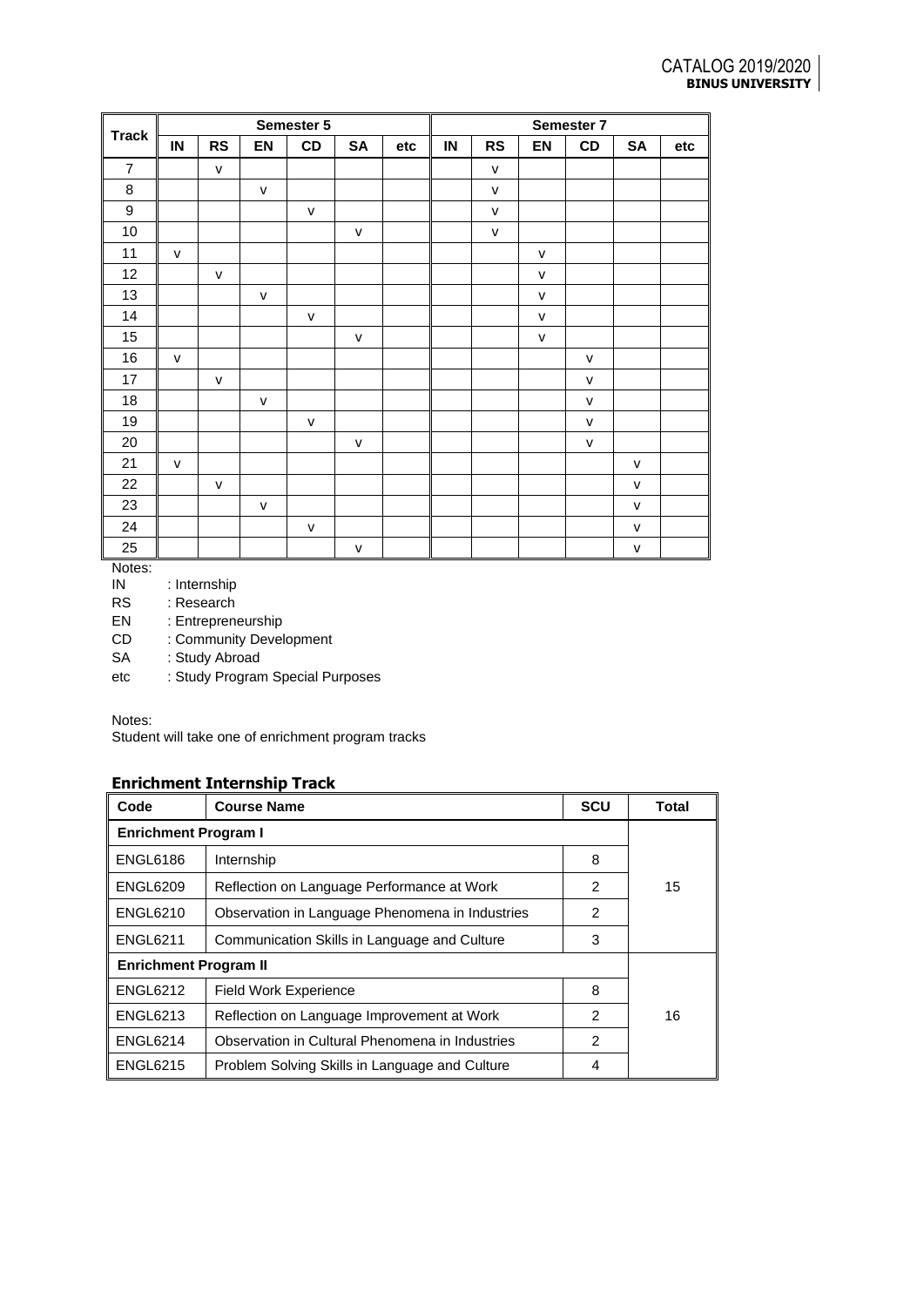# **Enrichment Entrepreneurship Track**

| Code                                                                                                                          | <b>Course Name</b>                                                                                                 | <b>SCU</b>              | <b>Total</b> |  |  |  |
|-------------------------------------------------------------------------------------------------------------------------------|--------------------------------------------------------------------------------------------------------------------|-------------------------|--------------|--|--|--|
| <b>Enrichment Program I:</b> (For students who only take Entrepreneurship track in<br>semester 5, should take these courses:) |                                                                                                                    |                         |              |  |  |  |
| <b>ENTR6294</b>                                                                                                               | <b>Business Start Up</b>                                                                                           | 8                       |              |  |  |  |
| <b>ENTR6219</b>                                                                                                               | Language and Culture Business Model                                                                                | $\overline{2}$          |              |  |  |  |
| <b>ENTR6220</b>                                                                                                               | Language Business Venture                                                                                          | $\overline{2}$          |              |  |  |  |
| <b>ENTR6252</b>                                                                                                               | English for EES in Start-Up Business                                                                               | 3                       |              |  |  |  |
|                                                                                                                               | Enrichment Program for students who take Entrepreneurship track in<br>semester 5 and 7, should take these courses: |                         | 15           |  |  |  |
| <b>Enrichment Program I</b>                                                                                                   |                                                                                                                    |                         |              |  |  |  |
| <b>ENTR6294</b>                                                                                                               | <b>Business Start Up</b>                                                                                           | 8                       |              |  |  |  |
| <b>ENTR6219</b>                                                                                                               | Language and Culture Business Model                                                                                | $\mathfrak{p}$          |              |  |  |  |
| <b>ENTR6220</b>                                                                                                               | Language Business Venture                                                                                          | $\mathcal{P}$           |              |  |  |  |
| <b>ENTR6252</b>                                                                                                               | English for EES in Start-Up Business                                                                               | 3                       |              |  |  |  |
| <b>Enrichment Program II</b>                                                                                                  |                                                                                                                    |                         |              |  |  |  |
| <b>ENTR6481</b>                                                                                                               | Growing a Business                                                                                                 | 8                       |              |  |  |  |
| <b>ENTR6482</b>                                                                                                               | Language and Culture Business Plan                                                                                 | $\mathfrak{p}$          |              |  |  |  |
| <b>ENTR6483</b>                                                                                                               | Language Business Venture Capital                                                                                  | $\mathcal{P}$           |              |  |  |  |
| <b>ENTR6484</b>                                                                                                               | English for EES in Business Experience                                                                             | $\overline{\mathbf{4}}$ | 16           |  |  |  |
| Enrichment Program II: (For students who only take Entrepreneurship track in<br>semester 7, should take these courses:)       |                                                                                                                    |                         |              |  |  |  |
| <b>ENTR6294</b>                                                                                                               | <b>Business Start Up</b>                                                                                           | 8                       |              |  |  |  |
| <b>ENTR6219</b>                                                                                                               | Language and Culture Business Model                                                                                | 2                       |              |  |  |  |
| <b>ENTR6220</b>                                                                                                               | Language Business Venture                                                                                          | $\overline{2}$          |              |  |  |  |
| <b>ENTR6485</b>                                                                                                               | English for EES in Start Up Business                                                                               | 4                       |              |  |  |  |

# **Enrichment Research Track**

| Code                         | <b>Course Name</b>                       | <b>SCU</b> | Total |  |  |  |
|------------------------------|------------------------------------------|------------|-------|--|--|--|
| <b>Enrichment Program I</b>  |                                          |            |       |  |  |  |
| <b>RSCH6226</b>              | <b>Research Experience</b>               | 8          |       |  |  |  |
| <b>RSCH6167</b>              | Language and Culture Inquiry             | 4          | 15    |  |  |  |
| <b>RSCH6189</b>              | EES for English Language and Culture     |            |       |  |  |  |
| <b>Enrichment Program II</b> |                                          |            |       |  |  |  |
| <b>RSCH6415</b>              | Application of Research Theory           | 8          | 16    |  |  |  |
| <b>RSCH6416</b>              | Language and Culture Research Framework  | 4          |       |  |  |  |
| <b>RSCH6417</b>              | <b>EES for English Research Practice</b> | 4          |       |  |  |  |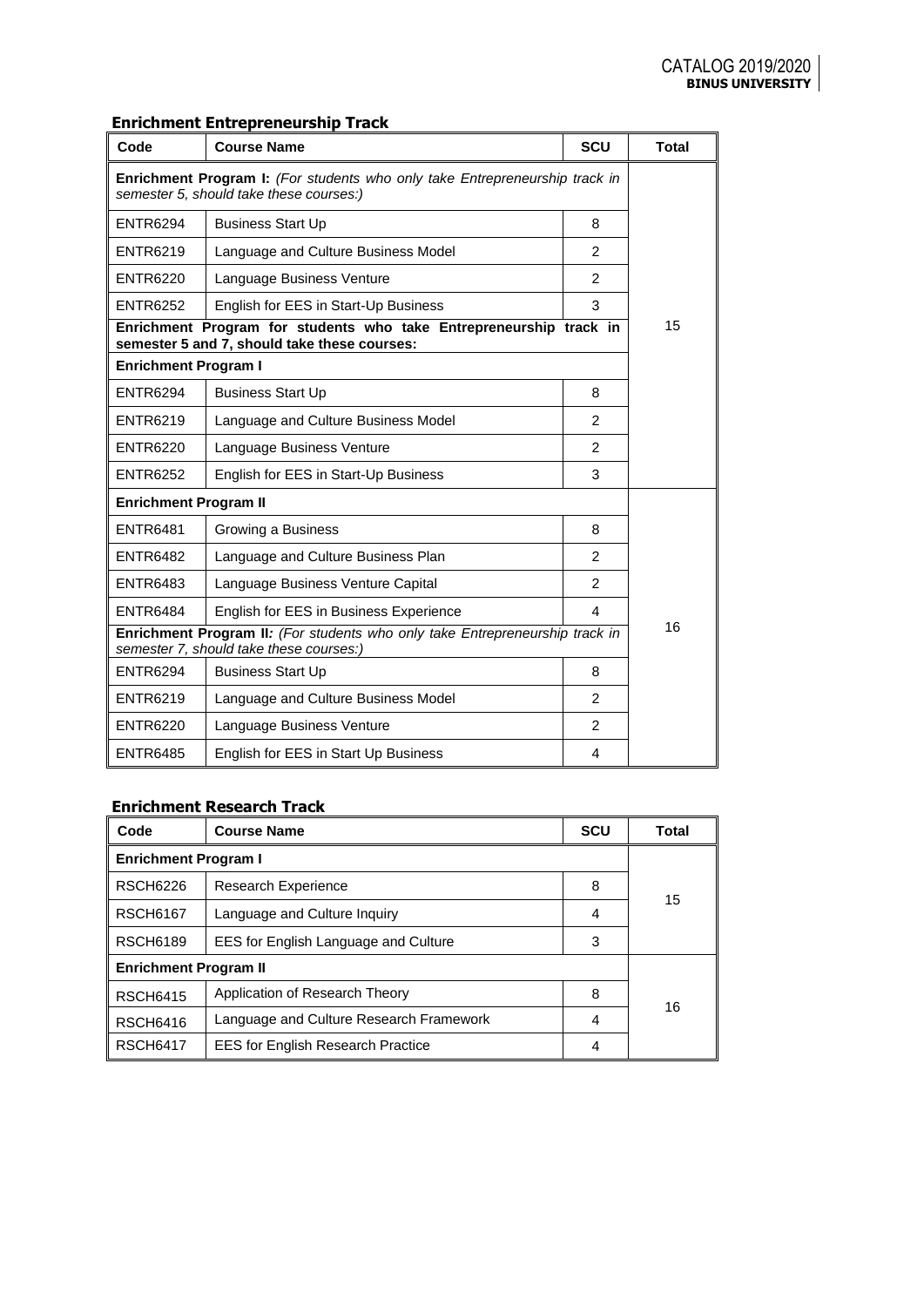## **Enrichment Community Development Track**

| Code                         | <b>Course Name</b>                                                                       | <b>SCU</b> | <b>Total</b> |
|------------------------------|------------------------------------------------------------------------------------------|------------|--------------|
| <b>Enrichment Program I</b>  |                                                                                          |            |              |
| <b>CMDV6127</b>              | Community Outreach Project Implementation                                                | 8          |              |
| <b>CMDV6084</b>              | Community Outreach Project Design in Language and<br>Culture                             | 4          | 15           |
| <b>CMDV6105</b>              | for<br>Employability<br>English<br>Learning<br>and<br><b>Entrepreneurial Skills</b>      | 3          |              |
| <b>Enrichment Program II</b> |                                                                                          |            |              |
| <b>CMDV6245</b>              | <b>Community Development Project Implementation</b>                                      | 8          |              |
| <b>CMDV6246</b>              | Community Development Project Design in Language<br>and Culture                          | 4          | 16           |
| <b>CMDV6247</b>              | English<br>Employability<br>Comprehensive<br>for<br>and<br><b>Entrepreneurial Skills</b> | 4          |              |

## **Enrichment Study Abroad Track**

| Code                                    | <b>Course Name</b>                  | SCU                     | <b>Total</b> |  |  |  |
|-----------------------------------------|-------------------------------------|-------------------------|--------------|--|--|--|
| Elective courses list for study abroad* |                                     |                         |              |  |  |  |
| <b>Enrichment Program I</b>             |                                     |                         |              |  |  |  |
| GLOB6005                                | Elective Course for Study Abroad 1  | 4                       |              |  |  |  |
| GLOB6006                                | Elective Course for Study Abroad 2  | 4                       |              |  |  |  |
| GLOB6007                                | Elective Course for Study Abroad 3  | $\overline{\mathbf{4}}$ |              |  |  |  |
| GLOB6008                                | Elective Course for Study Abroad 4  | 4                       |              |  |  |  |
| GLOB6009                                | Elective Course for Study Abroad 5  | $\overline{2}$          |              |  |  |  |
| GLOB6010                                | Elective Course for Study Abroad 6  | $\overline{2}$          |              |  |  |  |
| GLOB6011                                | Elective Course for Study Abroad 7  | $\overline{2}$          | 15           |  |  |  |
| GLOB6012                                | Elective Course for Study Abroad 8  | $\overline{2}$          |              |  |  |  |
| GLOB6013                                | Elective Course for Study Abroad 9  | $\overline{2}$          |              |  |  |  |
| GLOB6014                                | Elective Course for Study Abroad 10 | $\overline{2}$          |              |  |  |  |
| GLOB6015                                | Elective Course for Study Abroad 11 | $\overline{2}$          |              |  |  |  |
| GLOB6016                                | Elective Course for Study Abroad 12 | $\overline{2}$          |              |  |  |  |
| GLOB6041                                | Elective Course for Study Abroad 25 | 3                       |              |  |  |  |
| GLOB6042                                | Elective Course for Study Abroad 26 | $\mathbf{1}$            |              |  |  |  |
| <b>Enrichment Program II</b>            |                                     |                         |              |  |  |  |
| GLOB6017                                | Elective Course for Study Abroad 13 | 4                       |              |  |  |  |
| GLOB6018                                | Elective Course for Study Abroad 14 | 4                       |              |  |  |  |
| GLOB6019                                | Elective Course for Study Abroad 15 | 4                       |              |  |  |  |
| GLOB6020                                | Elective Course for Study Abroad 16 | $\overline{4}$          |              |  |  |  |
| GLOB6021                                | Elective Course for Study Abroad 17 | $\overline{2}$          |              |  |  |  |
| GLOB6022                                | Elective Course for Study Abroad 18 | $\overline{2}$          | 16           |  |  |  |
| GLOB6023                                | Elective Course for Study Abroad 19 | $\mathfrak{p}$          |              |  |  |  |
| GLOB6024                                | Elective Course for Study Abroad 20 | $\overline{2}$          |              |  |  |  |
| GLOB6025                                | Elective Course for Study Abroad 21 | $\overline{2}$          |              |  |  |  |
| GLOB6026                                | Elective Course for Study Abroad 22 | $\overline{c}$          |              |  |  |  |
| GLOB6027                                | Elective Course for Study Abroad 23 | $\overline{2}$          |              |  |  |  |
| GLOB6028                                | Elective Course for Study Abroad 24 | $\overline{c}$          |              |  |  |  |

\*)Transferred courses will be transferred based on credit transfer policies on study program with total of 15 credits for Enrichment Program I and 16 credits for Enrichment Program II.